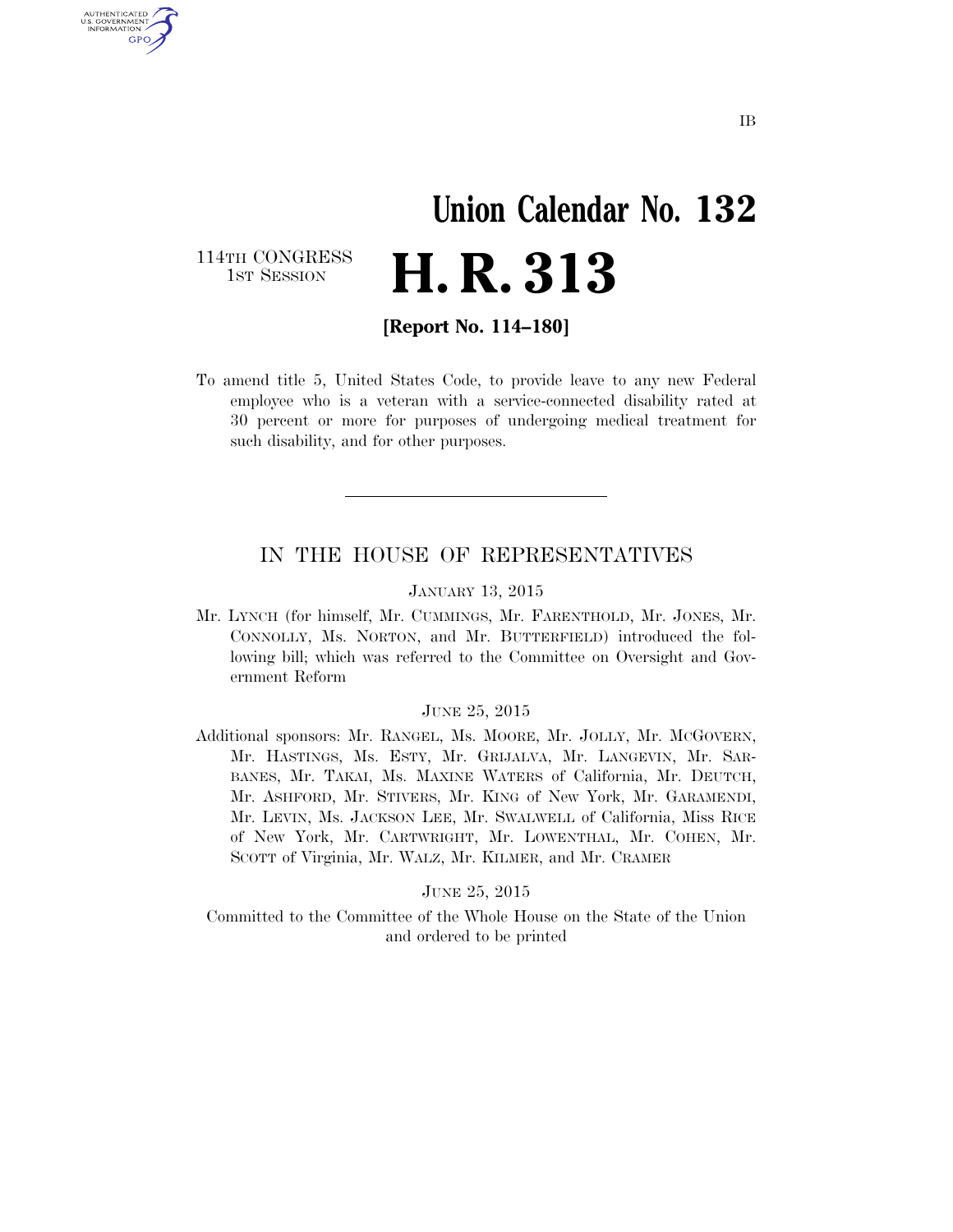## **A BILL**

2

To amend title 5, United States Code, to provide leave to any new Federal employee who is a veteran with a service-connected disability rated at 30 percent or more for purposes of undergoing medical treatment for such disability, and for other purposes.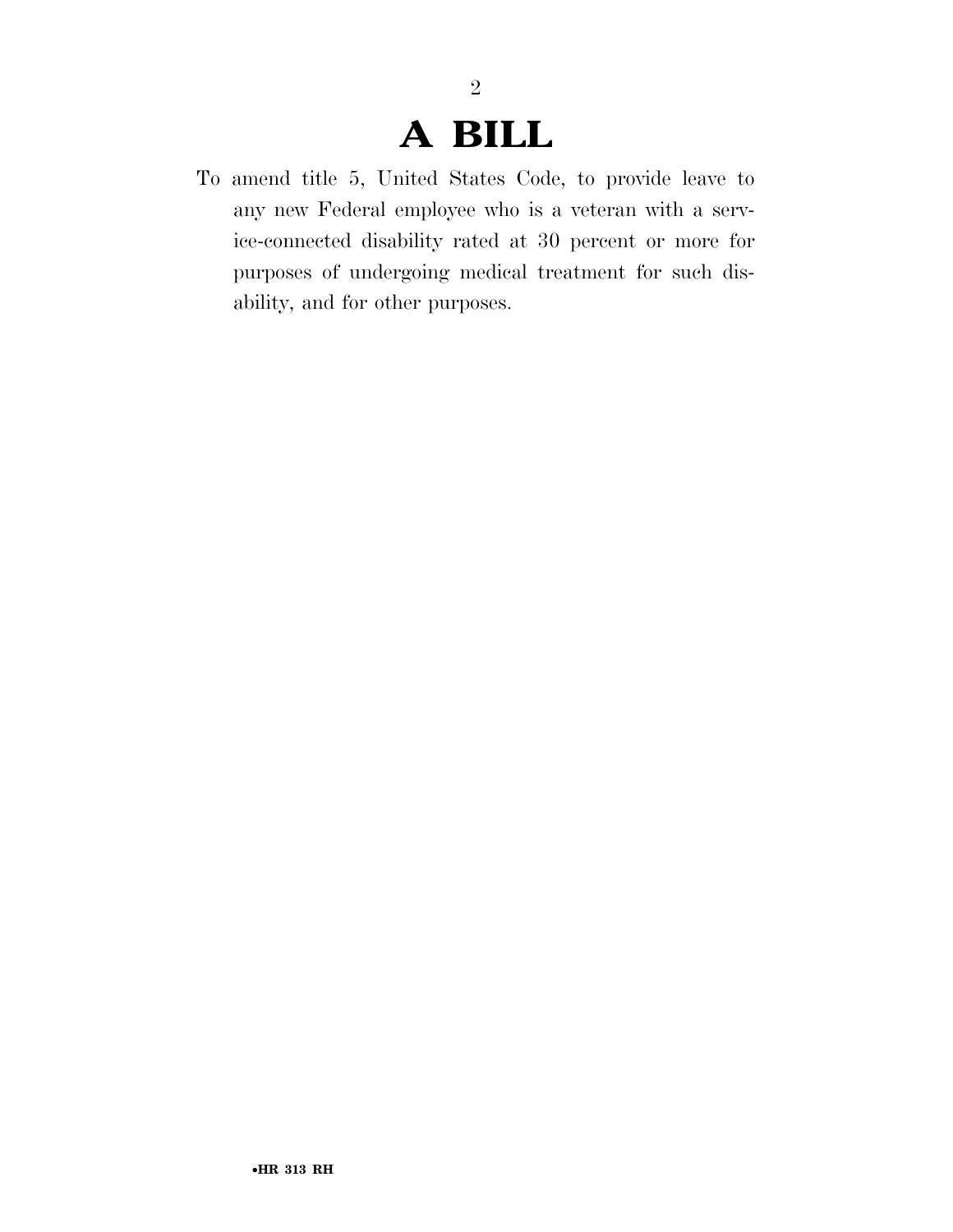*Be it enacted by the Senate and House of Representa-tives of the United States of America in Congress assembled,* 

### **SECTION 1. SHORT TITLE.**

 This Act may be cited as the ''Wounded Warriors Federal Leave Act of 2015''.

## **SEC. 2. ADDITIONAL LEAVE FOR FEDERAL EMPLOYEES WHO ARE DISABLED VETERANS.**

 (a) IN GENERAL.—Subchapter II of chapter 63 of title 5, United States Code, is amended by adding at the end the following:

### **''§ 6329. Disabled veteran leave**

 ''(a) During the 12-month period beginning on the first day of employment, any employee who is a veteran with a service-connected disability rated at 30 percent or more is entitled to leave, without loss or reduction in pay, for purposes of undergoing medical treatment for such dis-ability for which sick leave could regularly be used.

 ''(b)(1) The leave credited to an employee under sub-section (a) may not exceed 104 hours.

 $\frac{1}{2}$  (2) Any leave credited to an employee pursuant to subsection (a) that is not used during the 12-month period described in such subsection may not be carried over and shall be forfeited.

24  $\%$  (c) In order to verify that leave credited to an em-ployee pursuant to subsection (a) is used for treating a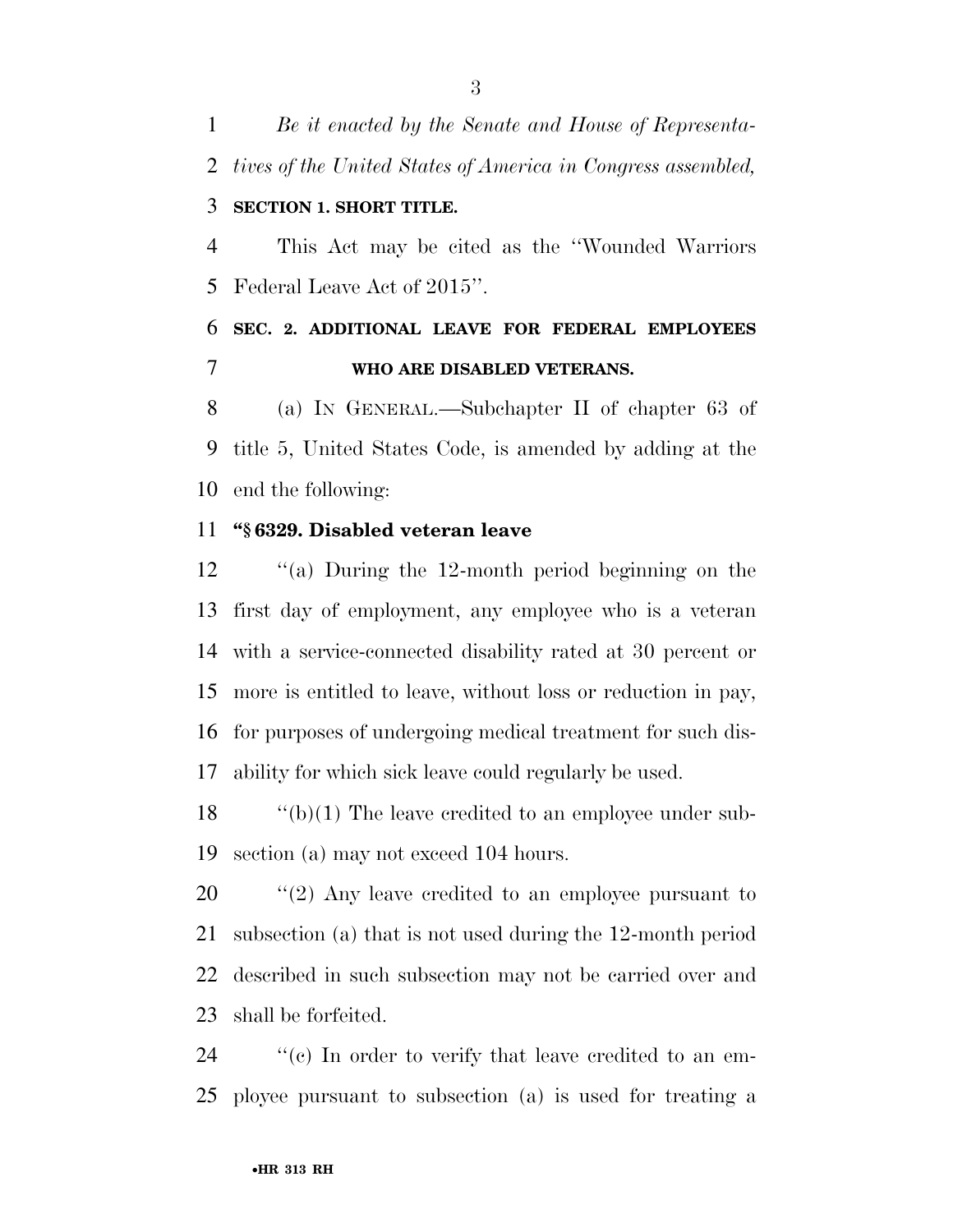service-connected disability, such employee shall submit to the head of the employing agency certification, in such form and manner as the Director of the Office of Per- sonnel Management may prescribe, that such employee used such leave for purposes of being furnished treatment for such disability by a health care provider.

''(d) In this section—

 ''(1) the term 'employee' has the meaning given such term in section 2105, and includes an officer or employee of the United States Postal Service or of the Postal Regulatory Commission;

 $\frac{12}{2}$  ''(2) the term 'service-connected' has the mean- ing given such term in section 101(16) of title 38; and

15 ''(3) the term 'veteran' has the meaning given 16 such term in section  $101(2)$  of such title.".

 (b) CLERICAL AMENDMENT.—The table of sections for chapter 63 of title 5, United States Code, is amended by adding after the item relating to section 6328 the fol-lowing:

''6329. Disabled veteran leave.''.

 (c) APPLICATION.—The amendments made by sub- section (a) shall apply with respect to any employee (as 23 that term is defined in section  $6329(d)(1)$  of title 5, United States Code, as added by subsection (a)) hired on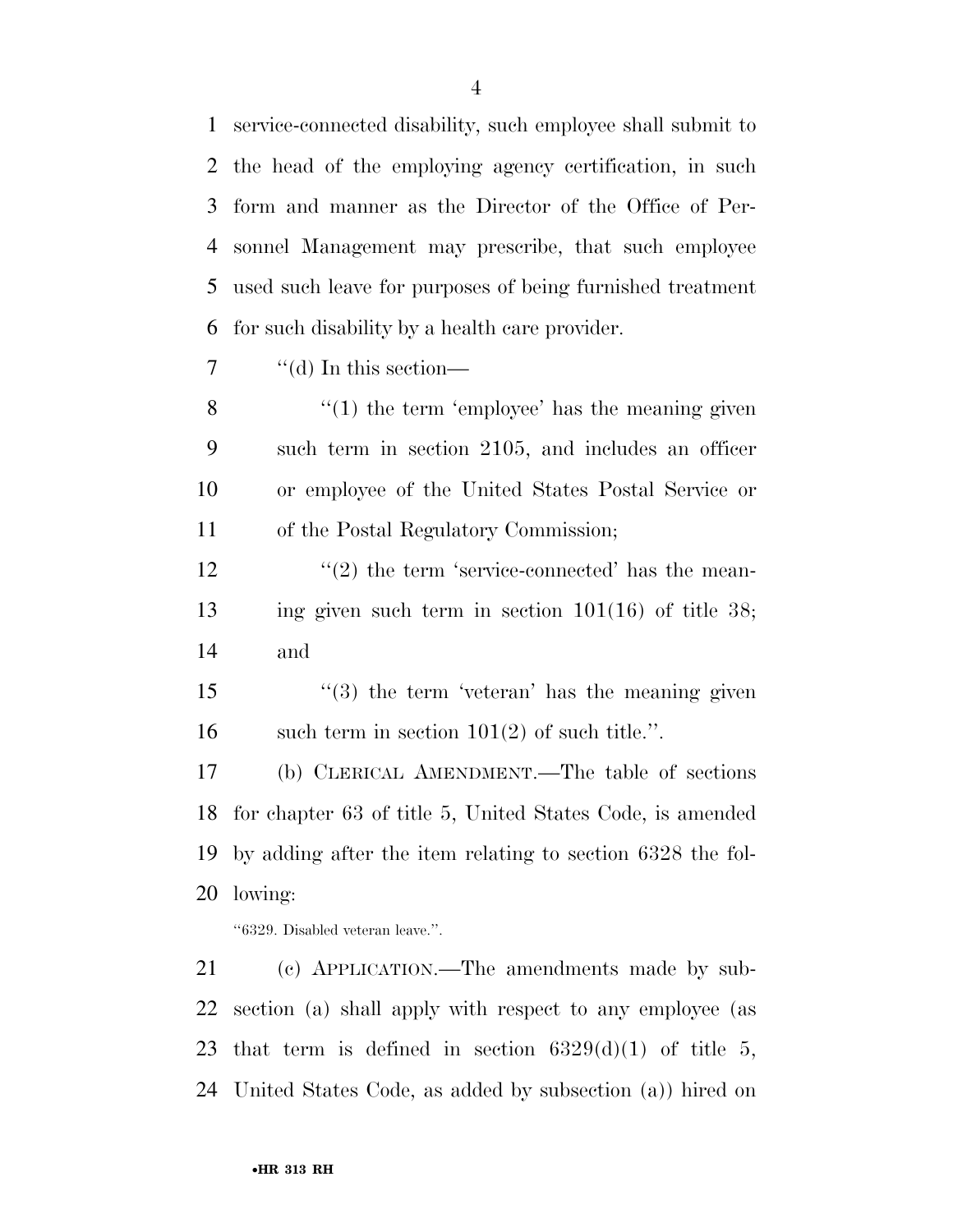or after the date that is one year after the date of enact-ment of this Act.

- (d) REGULATIONS.—Not later than 9 months after the date of enactment of this Act—
- (1) the Director of the Office of Personnel Management shall prescribe regulations with respect to the leave provided by the amendment in sub- section (a) for employees, but not including employ- ees of the United States Postal Service or the Postal Regulatory Commission; and
- (2) the Postmaster General shall prescribe reg- ulations for such leave with respect to officers and employees of the United States Postal Service and the Postal Regulatory Commission.